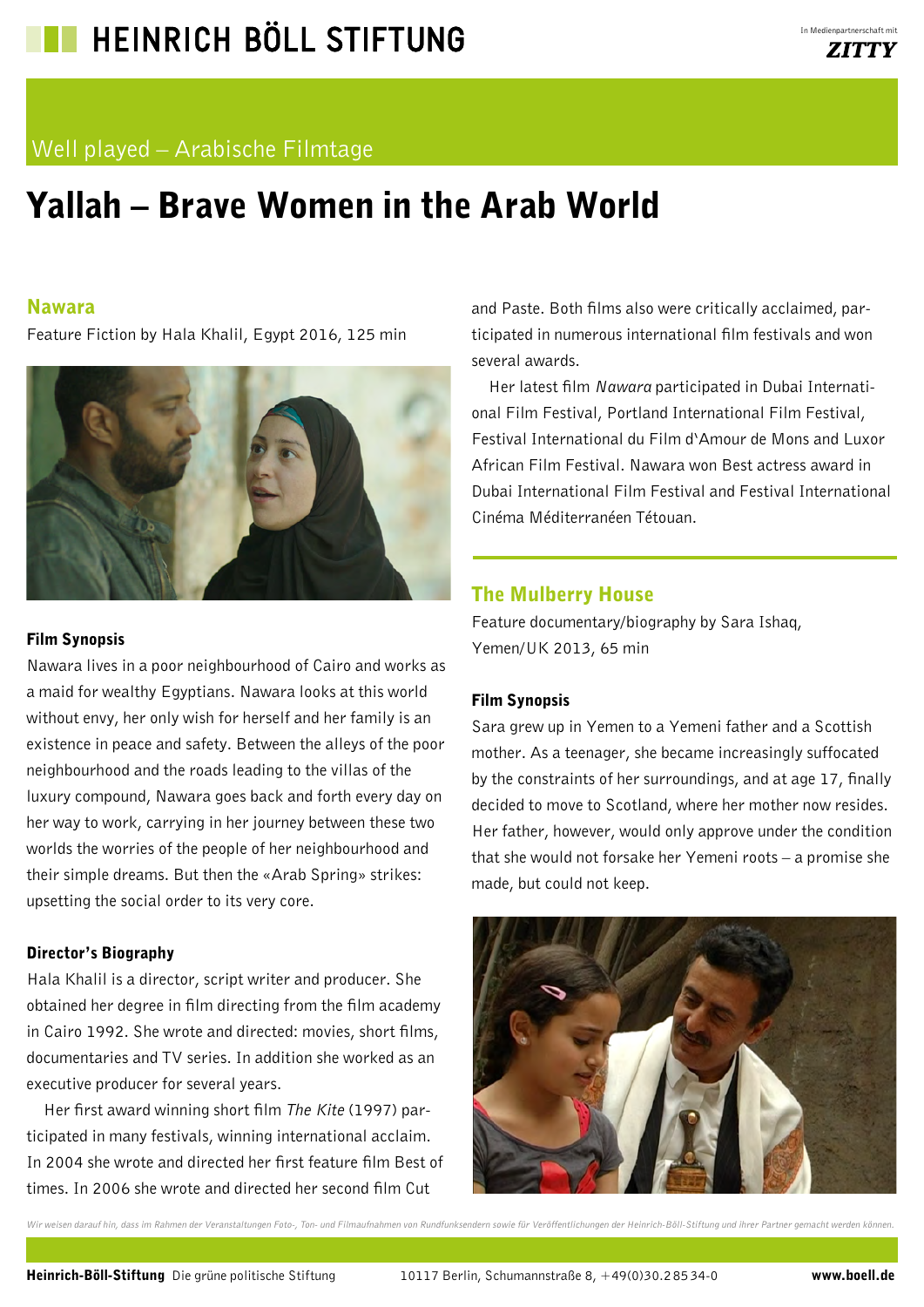Ten years later – 2011 – Sara returns to Yemen as a different person, geared up to face the home of her past and reconnect with her long-severed roots. But against all personal expectations, she returns to find her family and country teetering on the brink of a revolution.

#### Director's Biography

Sara Ishaq is an award-winning Yemeni-Scottish documentary filmmaker. Her depute short documentary film *Karama Has No Walls* was nominated for Oscars, Bafta New Talent Award, and screened internationally, winning several awards including Aljazeera Film Festival Award for Short Doc.

Sara holds an MFA in film directing at the Edinburgh College of Art. She spent some time in the past few years volunteering in the occupied Palestinian territories and radio-reporting from Yemen, while documenting her experiences through video blogs, and has been involved in several BBC productions set in the Middle East. Sara's most recent doc *The Mulberry House* shot in Yemen during the revolution in 2011 and later in 2012 was an official selection of IDFA 2013 and at Al Muher Alarabi Competition Dubai International Film Festival 2013. In 2014 it was nominated for the Asia Pacific Screen Awards.

## I Am The People

Feature documentary by Anna Roussillon, Egypt 2013, 111 min



#### Film Synopsis

As the Egyptian people rises up in Tahrir Square, rural villagers in the south are watching the revolution on TV. From the overthrow of Mubarak to the fall of Morsi, the film follows the upheavals through the eyes of Farraj, a peasant in the

Nile valley near Luxor. In the daily life of the farmer, between hopes and disappointments, change is a long time coming.

#### Director's Biography

Born in 1980 in Beyrouth, Anna Roussillon grew up in Cairo, and then moved to Paris. She studied philosophy, linguistics, language, literature and Arab civilization and documentary filmmaking in Lussas (France). Graduated from Arabic, she teaches in Lyon, translates literary texts, and participates in radio programs, while working on various film projects in relation with Egypt. I am the people is her first feature documentary.

## Much Loved

Feature Documentary by Nabil Ayouch, Morocco/France 2015, 108 min



#### Film Synopsis

Marrakech today. Noha, Randa, Soukaina, Hlima and others live a life of 'love for sale'. They're whores, objects of desire. Full of joy and a sense of complicity, dignified and free in their kingdom of women, they overcome the violence of a society that takes advantage of them while at the same time condemning them.

*Much loved* is a strong, true, moving and sometimes humorous ensemble drama about a group of women, who turn out to be prostitutes in Morocco. In Morocco the film triggered strong controversy and was finally banned as a scandal film.

#### Director's Biography

Nabil Ayouch was born in Paris in 1969. He works in Casablanca and Paris. In 1997, he directed his first fea-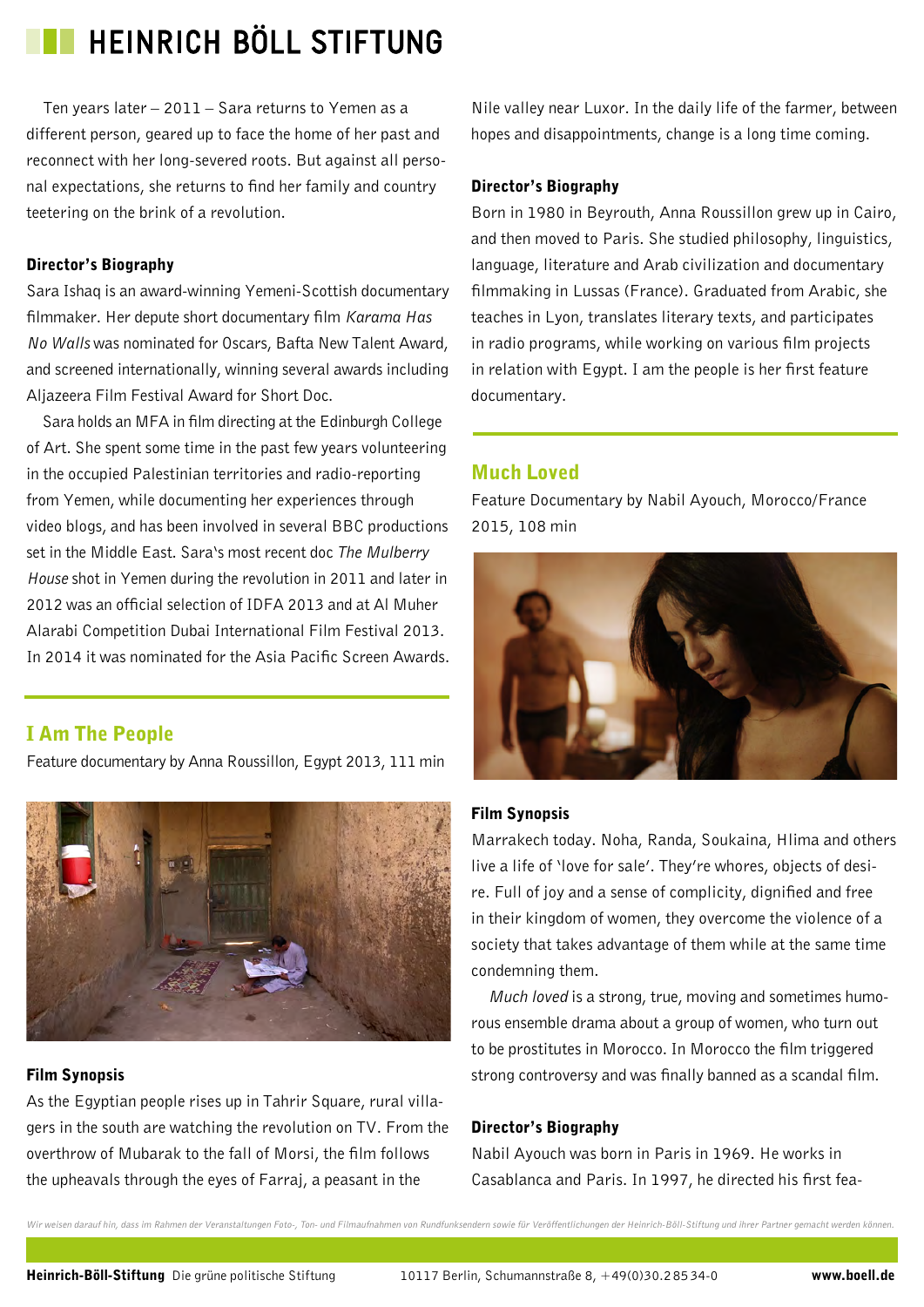ture film Mektoub, followed by Ali Zaoua in 2000. His next film, *A Minute of Sun Less*, came in 2003, followed in 2008 by Whatever Lola Wants. In 2011, his first documentary My Land, shot in the Middle East, was released. In 2012, his film Horses of God, inspired by the suicide bombings in Casablanca in 2003, was presented at Cannes.

### Suleima

Animated short documentary, Jalal Maghout, Syria 2014, 14 min

#### Film Synopsis

The portrait of a woman, representative for thousands of anonymous women who fight against dependencies and injustice in Syria: Suleima is a woman in her forties who is linked to the Syrian revolution from the very outset. She separates from her husband who disapproves of her activism and is rejected by her daughter and son after she asks for a divorce. Vulnerable, yet strong, she stands by her beliefs and fights against dependence and injustice.

The film *Suleima* is based on an interview with a woman who has been a part of the Syrian revolution since its beginning. Twice detained, she states: «I'd rather die than see someone arrested without trying to help.»



#### Director's Biography

Jalal Maghout is an independent filmmaker from Syria who started his film career after receiving a bachelor's degree in visual communication from Damascus University 2010. He has produced and directed a variety of short animated films that were played at festivals around the world, including his most recent film *Suleima* – an animated documentary which has been selected amongst others for: Dok-Leipzig, Stuttgart International Festival of Animated Film and ANNECY International Animation Film Festival.

Jalal has also an experience as jury member at international film festival, such as in Stuttgart and Annecy. Besides films, he also has an experience in music videos, caricature, comics and painting. And before moving to Berlin in 2013 he has been working as a teacher at the Damascus University. Currently, Jalal is preparing his master-film in Berlin besides developing other projects.

### Damascus, My First Kiss

Medium length documentary by Lina Elabed, Syria 2012, 48 min



### Film Synopsis

Syria is a country of many nationalities and a place where different religions and minorities co-exist with one another. The spirit of this country is shaped by these differences among people, no matter whether they are boys and girls or men and women. What are the actual roles and freedoms that women have in a male-dominated society? How are these conditions reflected in their sexual awareness and their relationships to their bodies?

Questions and answers take us into the close and personal details of how two outstanding women and the filmmaker understand their relationship with their bodies and the society, thoughts and feelings, what it means to be a woman in Syria.

#### Director's Biography

Born 1980, Lina Elabed is a graduate from the Faculty of Journalism at Damascus University. She made a graduation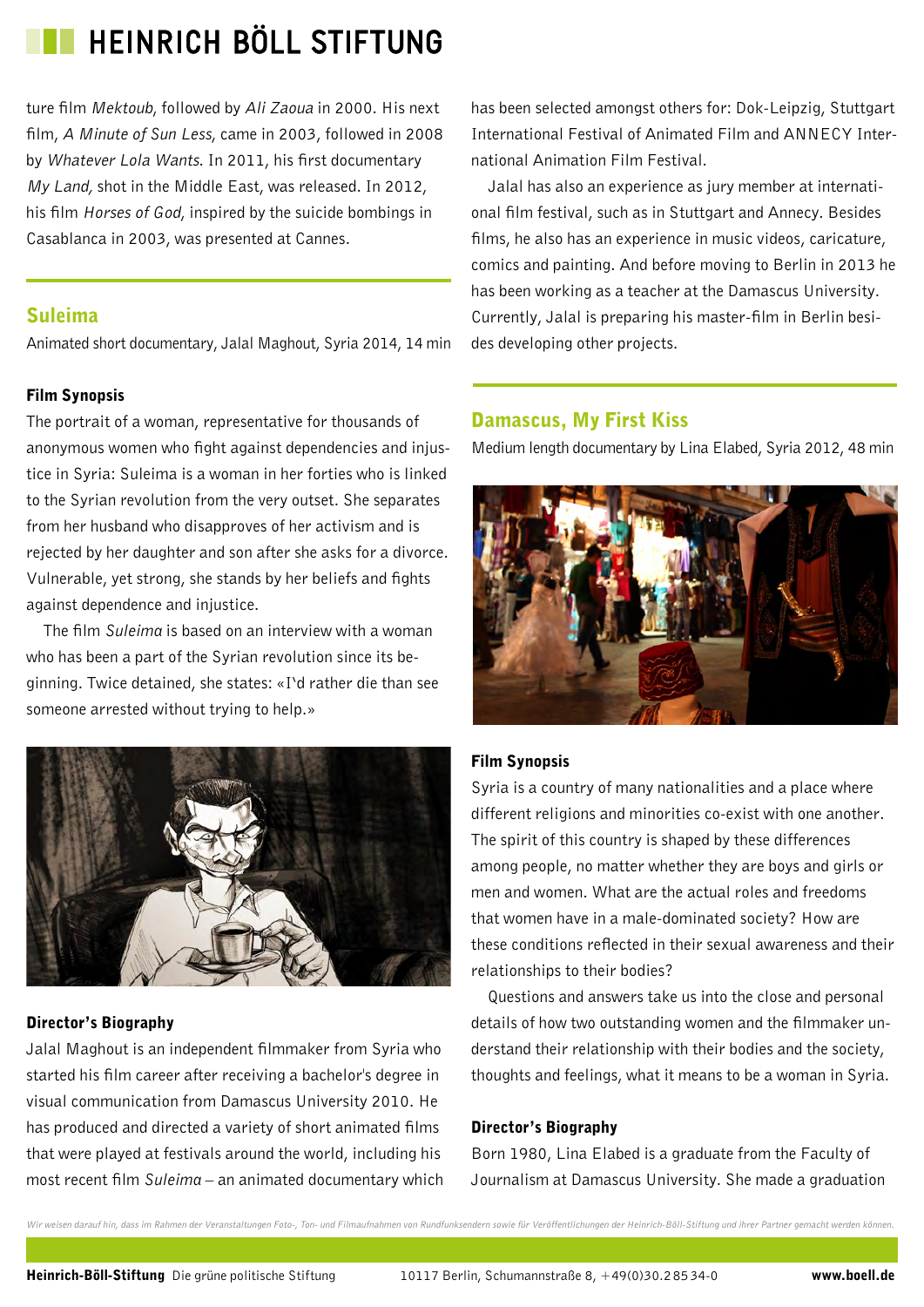film of 52 minutes a portrait of a Syrian author. Later, she worked for several years as a newspapers journalist.

She has worked on several projects that focus on women's conditions in the Middle East, such as a television trilogy about female fundamentalist organization Al Qubaiseat and other investigative Documentary and journalistic pieces.

She went into a cooperative work with Danish directors on documentary in 2009. Later she made a short doc. Her second short doc was financed by Al-Arabiya TV entitled *Nour Alhuda*  granted the DOX BOX Jury Award as best Syrian film in 2010.

Her experience includes also working for national TV stations as a line-producer, and attempts in TV drama scriptwriting. Today, Lina is part of a production company based in Beirut: SakaDo productions.

## My Love Awaits Me by the Sea

Feature Documentary by Mais Darwazah, Palestine/Germany 2013, 80 min



## Film Synopsis

*My Love Awaits Me by the Sea* is a poetic documentary narrating the story of director Mais Darwazah, who takes a first time journey back to her homeland, Palestine. She leaves a secluded reality and follows a lover whom she has never met; Hasan, a Palestinian artist, who unveils a beautiful and utopian world to her. Fairytale and reality are woven together to question the elusiveness of place and the need to believe in dreams.

This film pays tribute to Hasan Hourani, a Palestinian artist who, with his imagination, rises above the Occupation. Hourani completed 'Hasan is everywhere', a children's book of illustration and poetry, just before his tragic death by drowning in the forbidden sea of Jaffa in 2003.

### Director's biography

Having worked across the Middle East in architecture, graphic design and television documentaries, Mais Darwazah's independent film career started by making short experimental films. After finishing her undergraduate degree in Interior Architecture from Kingston University, UK in 1997, she received the Chevening scholarship from the British Council, completing an MA in Documentary Directing at Edinburgh College of Art in the UK in 2007.

Her graduation film *Take me home* (54', 2008), was screened in more than 20 international film festivals. As part of an Arab feature documentary collective entitled *Family Albums*, she completed *The Dinner* (25', 2012), which was co-produced with ARTE France and received the Special Mention audience award at Cinemed, 2012.

In 2010, Darwazah started developing *My love Awaits Me by the Sea*, her first feature-length documentary, which has participated in several development workshops like the Berlinale's Talent Campus DocStation, and received numerous regional and international funds such as the Sundance Documentary Development Fund. Her film was selected to officially screen and premiere at the Toronto International Film Festival, 2013. Mais currently lives and works in Jordan.

## Parisienne

Feature fiction by Danielle Arabid, Lebanon/France 2015, 120min



#### Film Synopsis

Lina is a Lebanese Student that just arrived to Paris to continue her studies in a French University in 1993, only to find that the Chaos that was home was no different than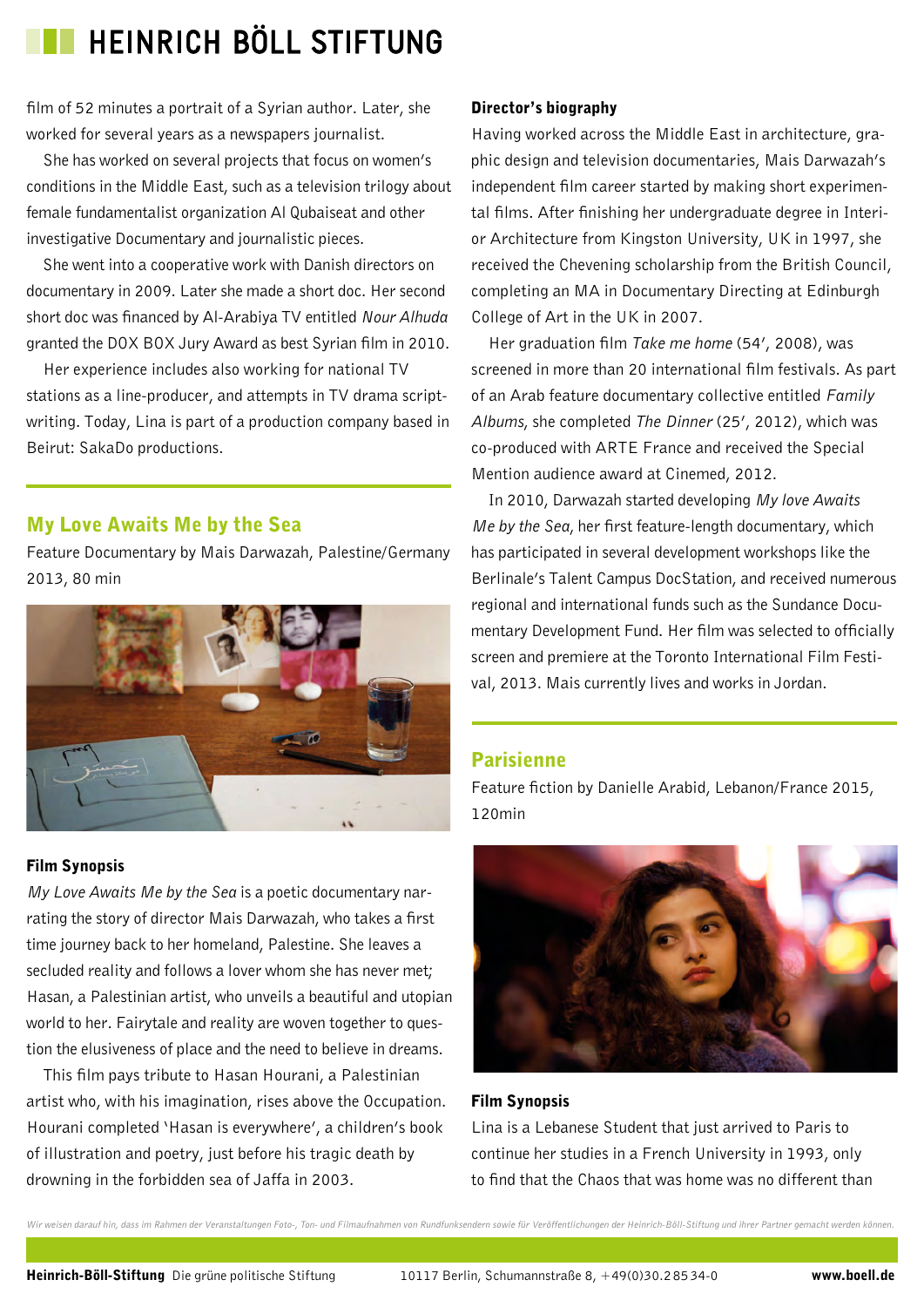what she will witness in the French capital. She feels alone and lost. Accompanied only by her fear and natural instinct for self-preservation, she is looking for something that she never found in her homeland of Lebanon: freedom. Paris will offer her the opportunity to find herself and acquire a new self confidence that she didn't know she had in herself.

### Director's Biography

Born in Beirut in 1970, Danielle Arbid left her country at the age of 17 to study literature in Paris. In 1997 she started making films.

Selected by the most important festivals in France and around the world (Cannes, New York, San Francisco, Locarno, Pusan, Tokyo, etc.) her two first feature films In the Battlefields and A lost man have successively been selected for the Quinzaine des réalisateurs at the Cannes film festival in 2004 and 2007 and won numerous prizes including Director's fortnight-Europa award and Le Grand prix de Milan.

Her films like Alone with war or On borders and the serie Living room conversations have received both critical and public acclaim as well as several awards including the Golden Leopard and Silver Leopard at the Locarno film festival as well as the Albert Londres prize and a grant from the Villa Medicis.

Her work has been the focus of several retrospective screenings, notably the Bastia festival in 2006, Paris Cinéma in 2007, and the 2007 Gijon festival, and at the La Rochelle festival in 2008. In 2011 Danielle Arbid directed her third feature Beirut Hotel, produced by the French television Arte. The film was premiered in the official competition of Locarno film festival, and was a great public success.

## It Was Better Tomorrow

Feature documentary by Hind Boujemaa, Tunisia 2012, 71 min

## Film Synopsis

While the Egyptian people rise up on Tahrir Square, the rural villagers in the south only see the revolution on TV. From the overthrow of Husni Mubarak to the fall of Mohamed Morsi, the film chronicles the changes through the eyes of Farraj, a farmer in the Nile Valley near Luxor. In the daily life of the

farmer, between hope and disappointment, the transformation is long in coming.



### Director's Biography

Hinde Boujemaa is a Tunisian-Belgian director. In 2012 she signed her first feature documentary, It was better tomorrow (official selection, 2012 Venice Film Festival). Driven by her activism, she directed four short films for a Tunisian campaign that fights against inequality and discrimination against women.

In 2014, her short fiction ... Romeo and Juliet Married' won the Muhr Award for Best Short Film at the 2014 Dubai International Film Festival. In September 2016, she has directed a documentary and an experimental film Conversations of Saturday Afternoon for a Tunisian campaign against the discrimination of women. Boujemaa is currently preparing her feature fiction Noura in Wonderland.

## Factory Girl

Feature fiction by Mohamed Khan, Egypt 2013, 90 min

## Film Synopsis

It is a simple love story about Hiyam, a young factory girl, who lives in a poor neighbourhood with her mother, stepfather and young sister who works with her at the same factory. Hiyam falls in love with the new factory supervisor, believing that he loves her too. Eventually, Hiyam is shocked by his changing attitude towards her, refusing their relationship since she belongs to a lower working class, while he is from a middle-class. Her strength appears when a pregnancy test is discovered in the factory premises; her immediate family and close friends accuse her of sinning. Hiyam decides not to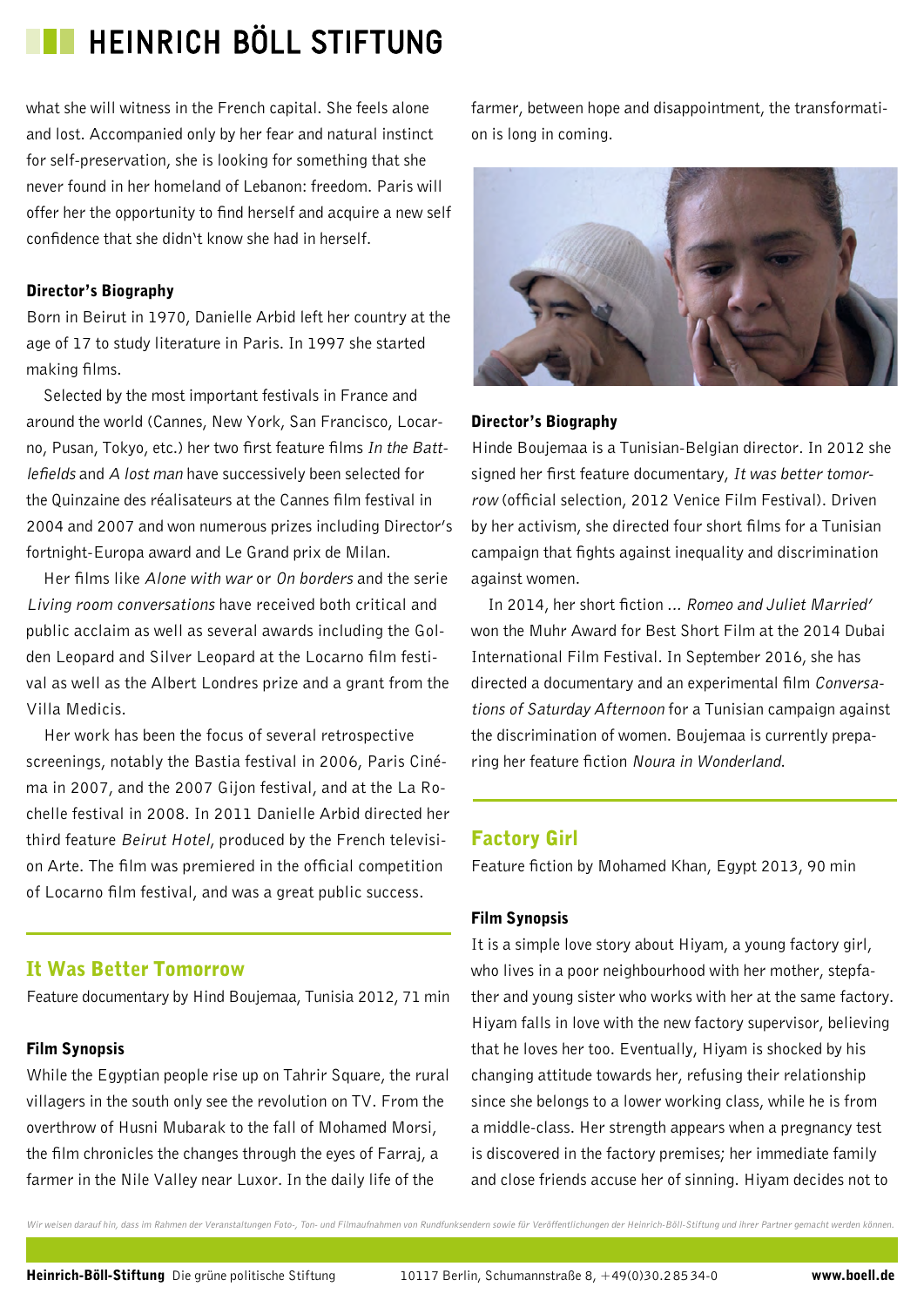defend herself and pays an enormous price in a society that fails to accept independent women.



#### Director's biography

Since 1971, Mohamed Khan cemented his role as a salient director in the Egyptian and Arab filmmaking scenes. With a rich repertoire of more than 25 films, his works received over 30 international awards and recognitions. Between 1962- 63, Khan studied filmmaking at London School of Film Technique (nowadays known as The London Film School).

He joined the Script Department at the General Egyptian Company in 1963 before he moved to Beirut, where he worked as Assistant Director from 1963 to 1966. As a book author, Khan has under his belt two books namely; An Introduction to the Egyptian Cinema – published in London 1969 – and Outline of Czechoslovakian Cinema – published in London in 1971. His films received several awards and accolades in the Arab world and beyond, in addition, three of his films are listed on the 100 Greatest Arab Films of Dubai International Film Festival in 2013.

Mohamed Khan died in July 2016.

## Sleepless Nights

Feature documentary by Eliane Raheb, Lebanon/Palestine/ UAE/Qatar/France 2012, 128min

### Film Synopsis

Through the stories of Assaad Shaftari, a former high ranking intelligence officer in a Christian right wing militia, responsible for many casualties in the protracted civil war in Lebanon and Maryam Saiidi, the mother of Maher, a missing young communist fighter who disappeared in 1982, the film digs in the war wounds and asks if redemption and forgiveness are possible.

#### Director's Biography

Eliane Raheb is a female director born in Lebanon. She has directed the two short films The Last Screening (1996) and Meeting (1997), and the medium length documentaries Karib Baiid (So Near Yet So Far, 2002), Intihar (Suicide, 2003) and Hayda Lubnan (This is Lebanon, 2008), which has received the Excellency Award at the Yamagata Film Festival, and was broadcasted on ARTE/ZDF, Al Jadeed and NHK.

Her first feature documentary, Sleepless Nights (2012) premiered at the San Sebastian Film Festival and was screened in over 30 film festivals. It also aired on the Al Jazeera Documentary channel. The film received the Best Documentary Award at the Bird's Eye View, the Human Rights Award at the Bilbao Cine Invisible Festival, the Critics' Award for Best Film at the Ismailia Film Festival, the Best Documentary award at the Women Film Festival of Valencia and the award for Best Feature at the LAIFF



Festival in Argentina. Sleepless Nights was also ranked 5th in the Sight and Sound magazine's classification for the best documentaries of 2013.

Eliane Raheb is the founder of ITAR Productions, a company that has produced numerous documentaries and 160 short films shot in seven Arab countries during the Arab Spring and broadcasted online and on the channels ARTE and France 24.

Eliane Raheb is also a founding member of the Association for Cinema, Beirut DC within which she has directed